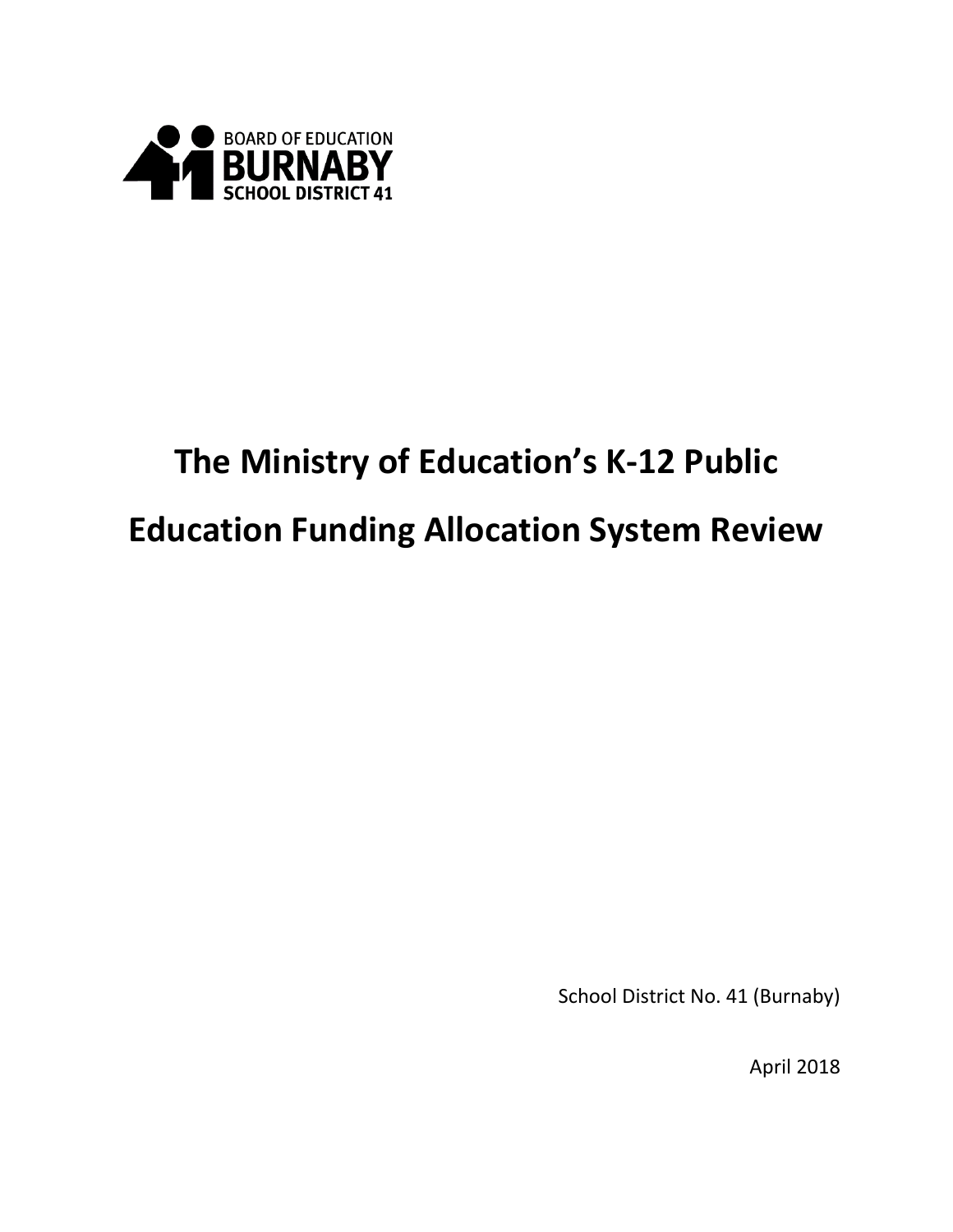The Burnaby School District has the fourth largest student population in the Province of B.C. and boundaries are coterminous with the City of Burnaby. Serving approximately 24,500 K-12 students, 1,440 International fee paying students, and a large Continuing & Community Education program, the District operates a large and complex learning environment. Approximately 63% of the residents of the City of Burnaby are visual minorities, 2% First Nations, and 35% European Canadian. The School District projects steady enrolment growth in the next 10 years, which will surpass the District's ability to accommodate the growth in existing building infrastructure.

# Special Education Supports

The Burnaby School District has experienced a significant increase in the total number of Special Education students over the past number of years. A downward trend in the number of Level 1 and 3 students has occurred, while a significant increase in Level 2 students existed. Table 1 – Burnaby School District Special Education Historical Student Count indicates the past actual figures, plus projections for the 2018/19 school year.



Table 1 – Burnaby School District Special Education Historical Student Count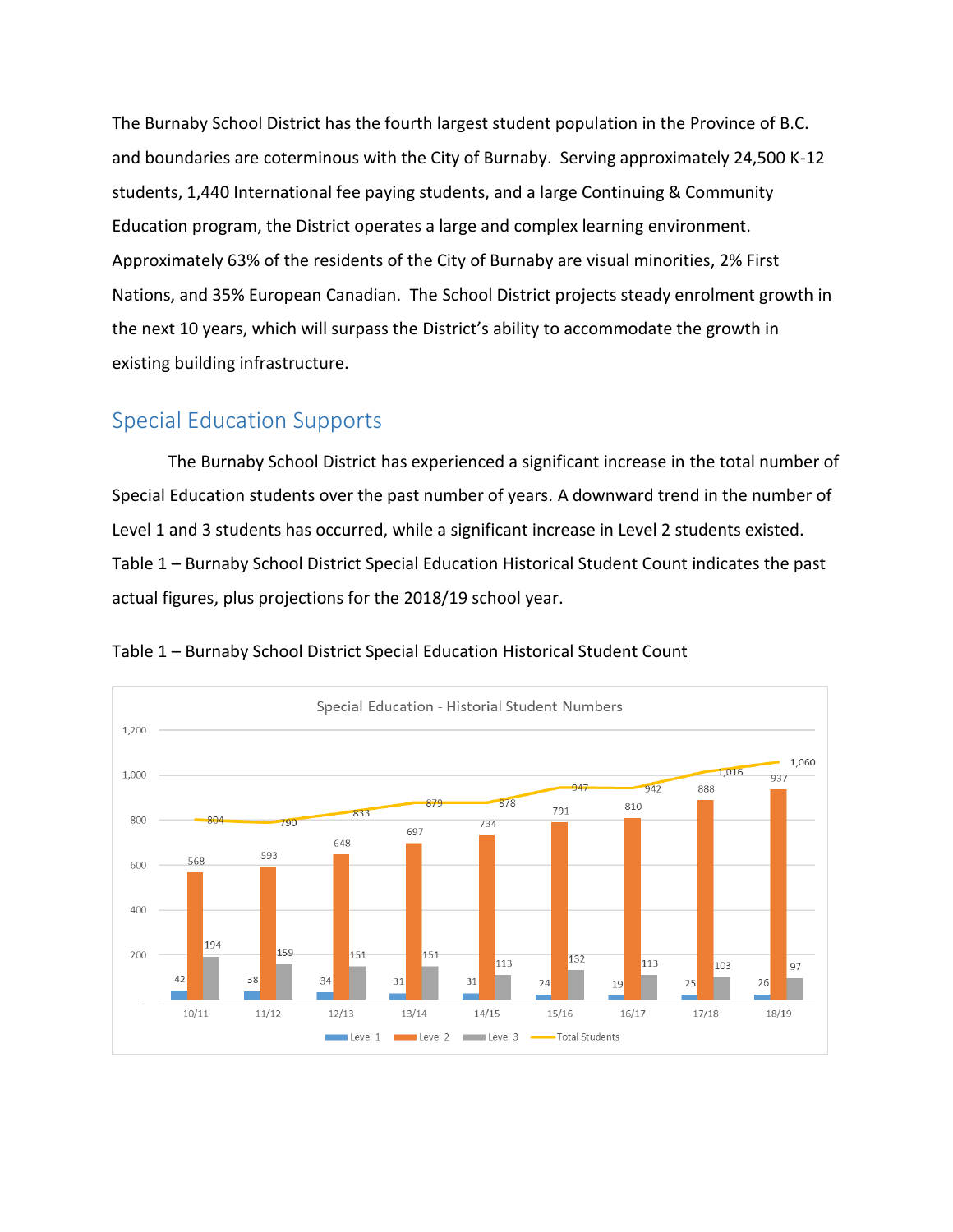The District believes that the nature and complexity of Level 2 students has changed since the current funding model was developed. Individual students with special needs are placing higher demands for personalized supports on the school system, resulting in increased labour costs, pressure on human resource recruitments, and pressures on individual classroom teachers. Most recently, individual district collective agreement language restored by the Supreme Court of Canada and implemented through the Memorandum of Agreement has added further complexities.

The District believes that current funding for Special Education students is not adequate to address the complexity of each student. Educational strategies and parental expectations to fully integrate students with special needs into the regular classroom were not sufficiently contemplated when the existing funding formula was created. The true cost of Special Education that is transformative, innovative and inclusive requires consideration in the revised funding formula. Transformation and innovation of the entire K-12 education system require adequate resourcing.

The reinstatement of the teacher collective agreement provisions (i.e. class-size, composition, inclusion, non-enrolling ratios), which has been stopgap funded through the Classroom Enhancement Funding, has placed unplanned demands on all staff and school buildings.

#### Staff Recruitment and Retention

Recruiting specialized teachers and Education Assistants to support the increased number of Special Education students has been challenging. Insufficient casual staff has resulted in a significant number of vacancies not being filled, which places further pressures on schools to cope with the increased complexity. Creative strategies have been implemented to retain qualified teachers and to train Education Assistants; however, these strategies come with a cost that is not considered in the new funding formula.

The Burnaby School District must recruit staff in an environment that is substantively unaffordable to most employees. Housing and transportation costs prohibit most staff members from being able to reside near our facilities; rather, they are required to travel from remote lower mainland communities whose living costs are reasonable. The added cost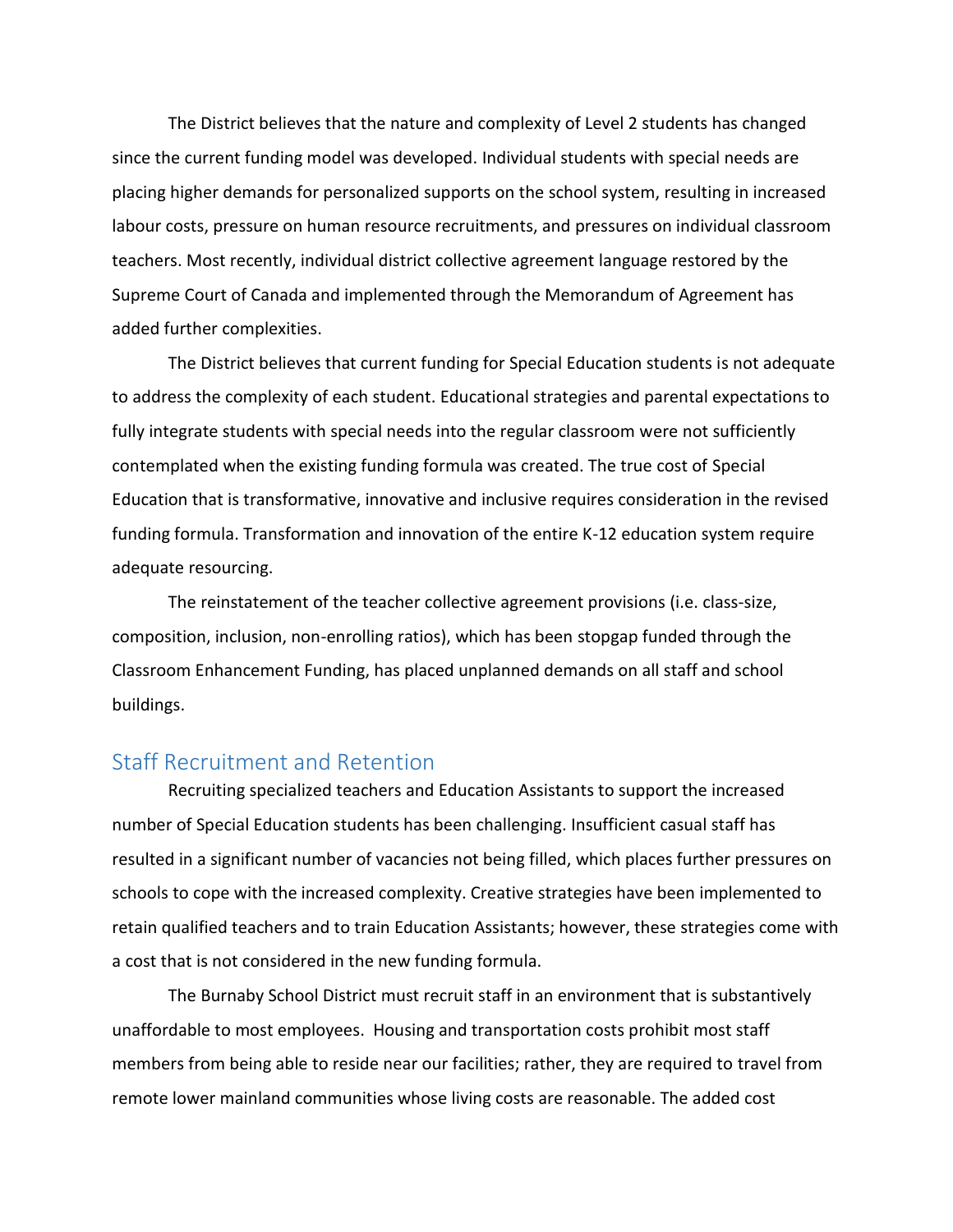incurred by the school district to recruit and retain staff is not adequately recognized in the current funding formula. The Board's inability to manage compensation, allowances, and benefits affects the District's ability to hire and retain existing and future staff.

### Technology – Total Cost of Ownership

The Burnaby School District has recently completed a series of information technology reviews to support the development of an updated Education Technology Plan. As part of this review, professional consultants were engaged to conduct an operational review, an infrastructure / security study, as well as an overall district Enterprise Risk Management assessment. The integration of each study has allowed for the development of a multi-year technology plan.

The total cost of ownership for all technology costs is approaching \$400 per student per year, which translates into an average annual cost of \$9.4 million for the Burnaby School District. The required technology to meet the increasing demands of administration, teachers and students has grown significantly over the past many years. The provision of technology is no longer optional for districts, and it is our experience that the current funding formula does not adequately fund these costs.

#### International Education Programs

International Education programs provide an important cultural and educational opportunity to school districts. Significant investments made by the Burnaby School District allow our program to operate on an international scale. While cultural diversity is an important benefit derived from international student programs, the City of Burnaby is already highly diverse.

The Burnaby School District operates an International Education program with over 1,440 fee-paying students, generating more than \$23 million in gross revenues. Net revenues generated are invested to support all students (specifically non-enrolling teachers), and are supplemental to the current funding formula grant calculation. The District believes that International Education programs should remain outside the revised funding formula. If International Education program funding is considered in the revised funding formula and net